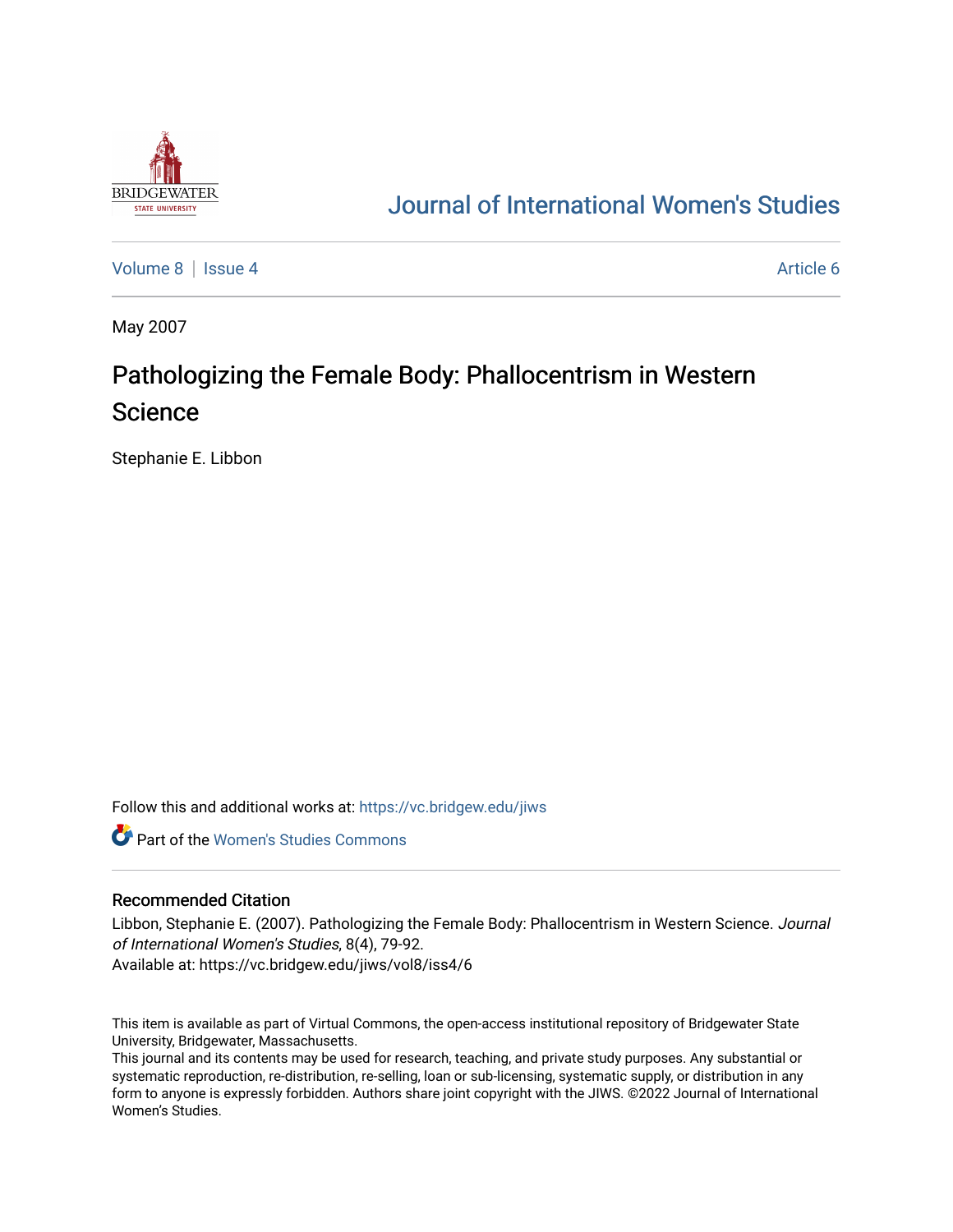This journal and its contents may be used for research, teaching and private study purposes. Any substantial or This journal and its contents may be there for performing the processure proposes. Any substantial or substantial or<br>systematic reproduction, re-distribution, re-selling, 0900 High-litensing, systematic supply or distribut to anyone is expressly forbidden. ©2007 Journal of International Women's Studies.

## **Pathologizing the Female Body: Phallocentrism in Western Science**

By Stephanie E. Libbon $<sup>1</sup>$ </sup>

A woman's body reaches to the end of the world Deeper than any meaning, further than what she knows, Long, endless, yearning, unappeasable, profounder Than our touches, unconquerable, never to be mastered--

Theodore Holmes "Woman's Body"

#### **Introduction**

The history of the human body is, as Michel Feher states, a field where life and thought intersect (11). It is a locus that reflects the laws and prohibitions of different cultures at different times. As such, it is the point of inscription for a civilization's norms relative to the individual in society, the relationships between the sexes, and the hierarchy of order. The history of the human body is also the history of medical research, political activism, and labor relations and, as Snezhana Dimotrova notes, "the history of institutions such as marriage, family, army, school, etc., which impose the ruling values" (19). To trace the evolution of the human body as it has been conceived and conceptualized at different times in different places is to trace the evolution of human culture in general. To trace the evolution of the female body as it has been compared and contrasted with the male body down through the ages is to reveal not only the prevailing ideologies of woman as she has been envisioned throughout the centuries in various societies, but likewise to trace the changing status of women and the patriarchal reactions to these changes.

To explore what Sondra Farganis designates the "phallocentric construction of sexuality," this investigation exhibits how for most of Western history, woman—and more specifically, the female body—was conceptualized on the basis of masculine parameters that defined her not relative to a normative standard for woman, the female body or female sexuality but rather relative to a normative standard for man, his body and his sexuality. Limiting my research to Western culture, this study demonstrates how science, and in particular biomedical science, was used and misused to uncover "facts" of woman"s inferiority in order to legitimize male superiority and maintain male authority. To underscore this myopic reading of experiential research and data, this examination illustrates that, while professing to be a neutral searching for empirical truth, Western science was indeed quite biased as it was dominated by men, shaped by men, and hence reflecting the ideals, the desires and the fears of men.

In his well-known work *Making Sex,* Thomas Laqueur contends that the conception of human sexuality evolved from the ancient Greeks' one-sex model to modernity's two-sex model as events surrounding the French Revolution prompted a desire to see difference and therefore a need to create difference. In particular, Laqueur argues that it was the struggle for power between those advocating enfranchisement for women and those opposed to this which led to the reconstitution of the human body and

Journal of International Women"s Studies Vol. 8 #4 May 2007 79

 $\overline{\phantom{a}}$ 

1

<sup>&</sup>lt;sup>1</sup> Assistant Professor of German Elementary German Coordinator Kent State University Kent, OH 44242 USA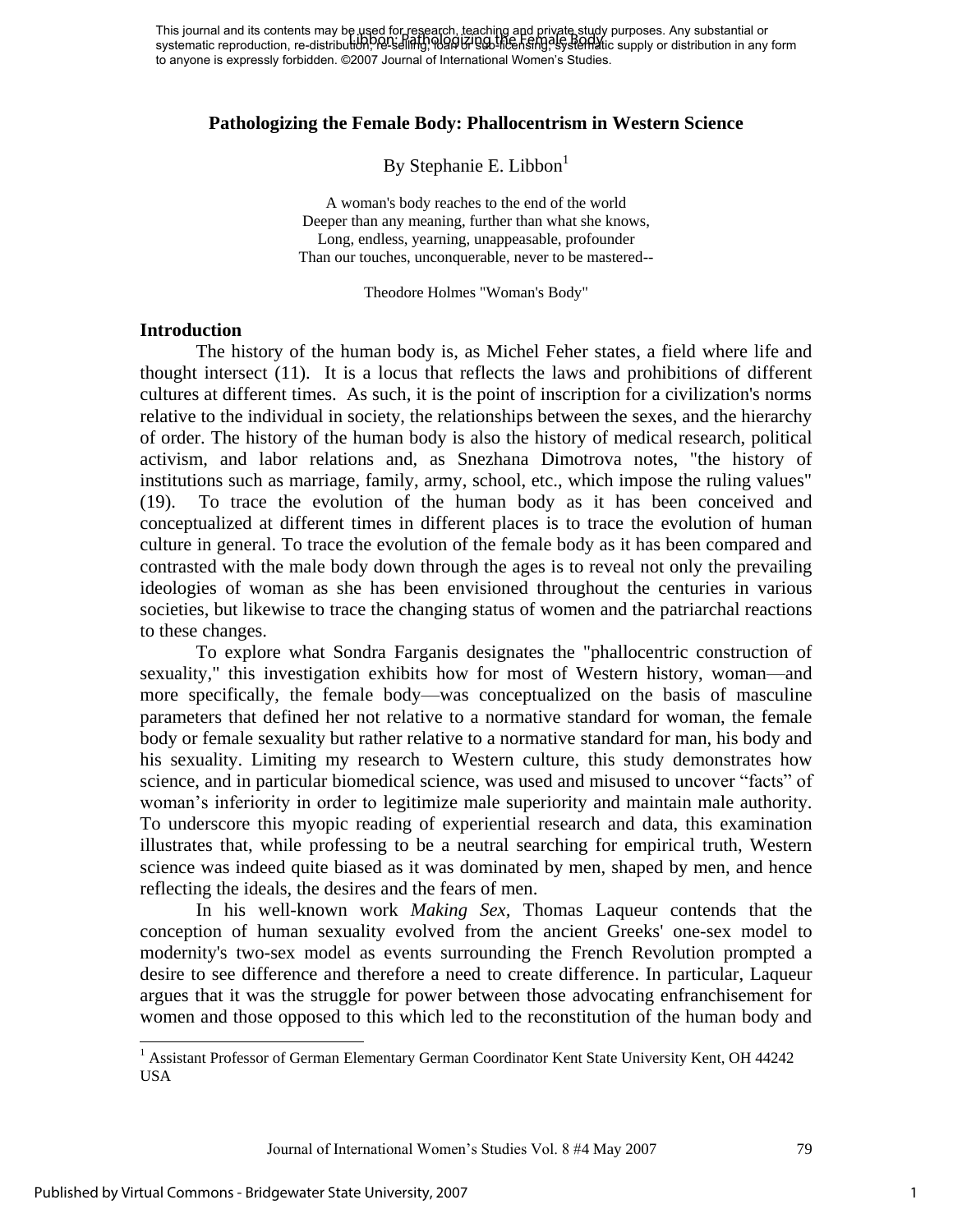in particular the female body. Extrapolating on Laqueur's assertion that the female was conceived as an inferior version of the male in Antiquity and an opposite but complementary version of the male in the Enlightenment, this work demonstrates how, by the late nineteenth century, woman came to be designated not only the opposite of man--physically, intellectually and morally--but then also opposing man. Expanding the scope of Laqueur's research to encompass additional fields of scientific inquiry, this study reveals to what extent men of science (mis)read the findings in their respective fields in order to maintain their control of power and of women. Using numerous primary sources, This analysis illustrates how the scientific abstraction and obstruction of woman at the end of the nineteenth century led to yet another reconstitution of the female body—this time a pathologizing and criminalizing that branded "unruly" women as sexual deviants and social miscreants.

# **A Brief History of the Human Body: The Single-Sex Model**

 The human body has not always been neatly categorized into the two binary sexes we now identify. It was, in fact, only with the advent of the eighteenth century that distinction was made between specifically male-sexed and female-sexed bodies. In Antiquity, philosophers and physicians alike viewed the human body not as two opposites that contrasted or complemented one another, but rather as a single anatomical form containing both sexes. This is not to say men and women were seen as anatomically exact or possessing hermaphrodite characteristics. Rather, the female was held to be a lesser version of the male--to be at a lower stage of development. According to the writings of ancient Greeks, there was a hierarchical order to life that placed all living creatures on a vertical continuum. Those bodies possessing the lowest heat or energy were located at one end of this spectrum and those possessing the greatest at the opposite end. By locating humanity at the hottest end and men above women, the Greeks defined humans as the most perfect life form and men, by reason of their excess heat, more perfect than women (Galen, *Body*, 2.630). Despite this disparate ranking, men and women were not seen as different in kind, but rather only in the degrees of heat embodied in their corporeal humours.

Of these humours, blood was seen as the most precious and life-giving. When purified through heat, blood was held to reach its most refined state--that of semen. While both men and women were believed to contain all the essential fluids, there was great debate when it came to semen. Aristotle claimed only men had the heat necessary to convert blood into this purest form (2.5.741a8-16, 4.1.765b55ff). Hippocrates, on the other hand, held that both men and women had the necessary heat and energy to produce semen (Aristotle 6.1, 6.2). Taking a medial stance, Galen maintained that the female did produce semen but that hers was thinner and cooler than the male's, and thus indicative of her lower standing in nature (*Body* 2.631). In accordance with the single-sex perspective, Galen likewise saw no difference in men's and women's genitalia other than their configuration and placement.<sup>2</sup> "[A] woman has testes with accompanying seminal ducts very much like the man"s one on each side of the uterus, the only difference being that the male"s are contained in the scrotum and the female"s are not" (*On Semen* 4:596). The

<sup>&</sup>lt;sup>2</sup> Not allowed to dissect human bodies, Galen, who is considered the father of experimental physiology, derived his theories from observations of animals and, as Laqueur notes, from the dissections of Herophilus, a third century B.C. Alexandrin anatomist (*Making Sex* 4).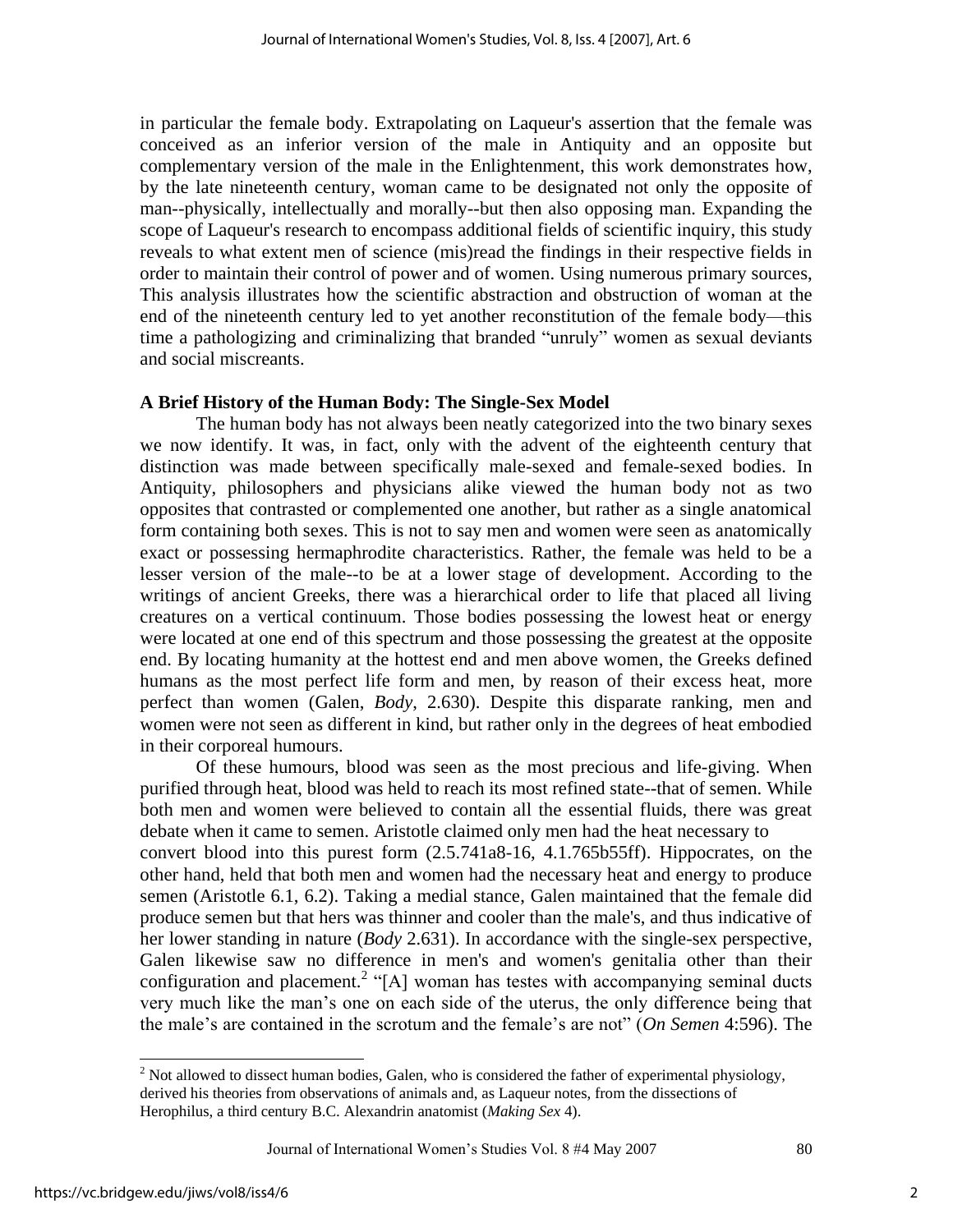male, having the hotter body, necessarily carried his organs on the outside, whereas the woman, being of a cooler nature, carried hers on the inside.

Despite the increase in anatomical investigations prompted by the autopsies of the Renaissance period, experts continued to believe in the existence of only one sex. In fact, the more they dissected and visually represented the body, the more convinced they were that the female body was merely an inverted version of the male. With the continued belief in a single-sexed body and with the male body upheld as the norm, the Renaissance, like the Classical period before it, had no precise equivalencies for modern terms we now give genitalia. Indeed, the Renaissance body was far less fixed and constrained by categories of biological difference than modern concepts of the body. The fluidity and instability of "sex" as it was defined in the single-sex model is exemplified in medical accounts from the sixteenth and seventeenth centuries that report individuals changing sex. In the medical journal of Ambroise Paré, the foremost French surgeon of his day, there is an account of a young girl whose organs were thrust outward when she ran in a quick and ferocious boy-like manner (31-32). This transformation brought on by an expansion of extraordinary heat and energy reflected the continued belief in the Galenic hypothesis that it was greater heat which distinguished men from women and that women"s sex organs were indeed merely inverted versions of the male organs.

While it was a common belief that women could become men, the opposite was not held to be true. In *Questoreum medico-logalim*, the major medical jurisprudence text of the Renaissance, the Italian Paolo Zacchia maintains that women could turn into men, but men could not turn into women. "Heat," he says, "drives forward, diffuses, dilates; it does not compress, contract, or retract. . . . members which project outwards will never recede inwards" (qtd. in Laqueur *Making Sex* 141). With heat seen as the sign of perfection on the metaphysical continuum, it was impossible for the male body, as the more perfect, to slip back into the less perfect female form. This is not to say, however, that men could not become effeminate in their mannerisms and appear to be less than manly, but this did not alter their physical make-up or their social rank.

### **The Binary-Sex Model**

The scientific revolution that occurred at the end of the seventeenth century began undermining the Galenic model. But it was not so much the new scientific discoveries and advancements that brought about the rejection of Galen"s theories as it was the cultural, political and intellectual changes taking place in the eighteenth century. Following on the foot heels of the French Revolution, which saw women as well as men fighting for the ideals of liberty, woman"s proper role in society became a hotly debated issue. Despite the fact that women had struggled along side men to gain greater social freedom, the majority of educated men opposed giving women more civil and personal liberties, believing, rightly so, that these liberties would lead to increased public and private power for women. But to justify this position within the framework of enlightened thought that postulated a rational individual sexed but unaffected by gender, proof of natural inequalities had to be found to counter the appeal for natural rights. Experts and laymen alike now turned to science, and in particular to biology, to defend the position that women were unable to function autonomously inside or outside of the domestic realm. To support these claims, anatomical distinctions between the sexes were sought and found. While there was no definitive moment in time when the claim was made that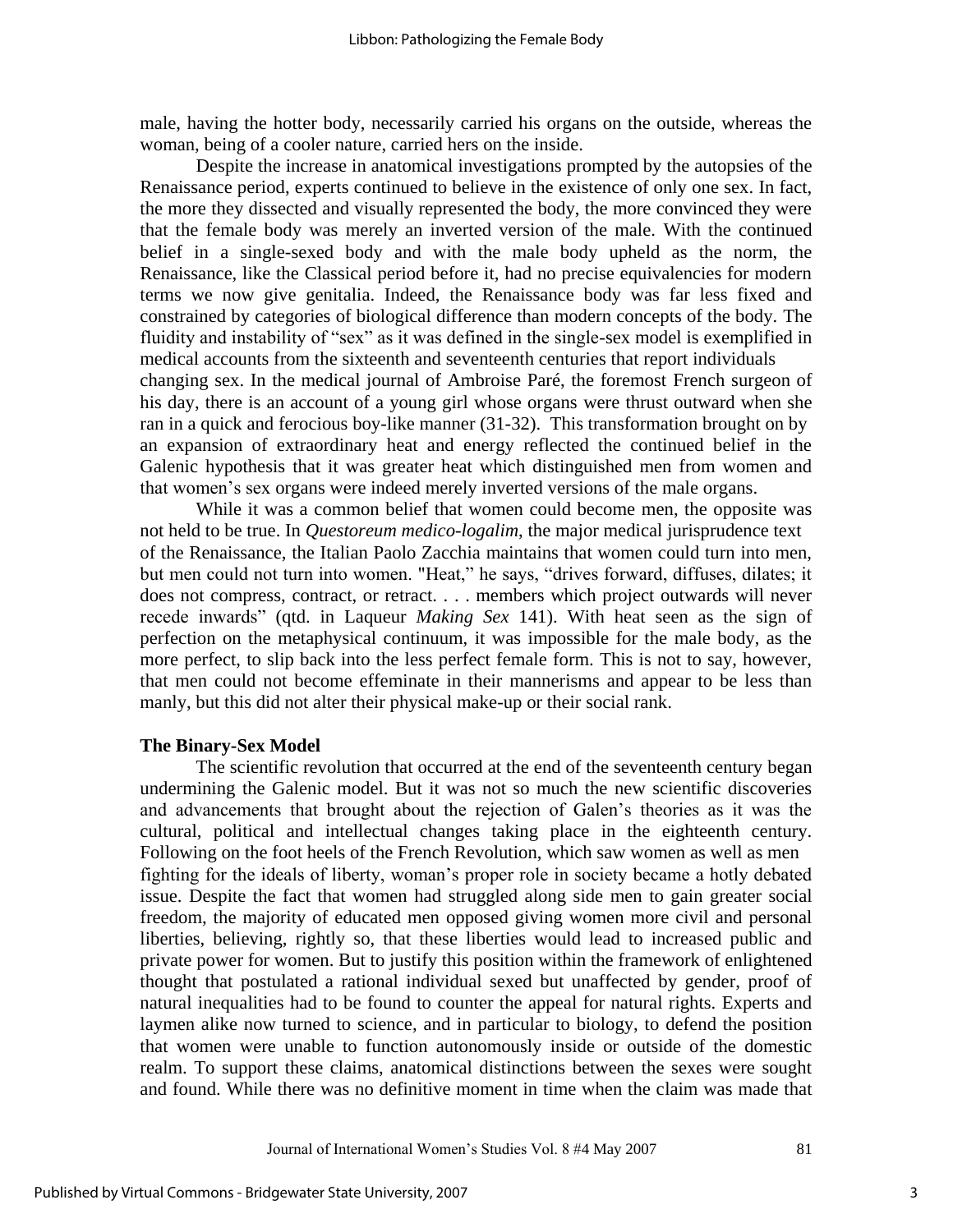there were indeed two separate sexes, the various struggles for power between men and women as well as between feminists and antifeminists sparked the need to see an inequality. This need for disparity led to a new perception and reconstitution of the human body. A "biology of incommensurability" (*Making Sex* 6), as Laqueur calls it, emerged as ontological evidence supporting natural inequality was now used to designate specific social roles for both men and women.

To prove difference was more than skin deep, scientists investigated and analyzed everything from the organs to the muscles, the nerves, and the skeleton. As early as 1775 the French physician Pierre Roussel reproached his colleagues for considering woman similar to man except in the sexual organs and noted that even her inner organs were different and therefore determined the types of roles for which she was best suited. "The nerves, vessels, muscles, and ligaments are thinner, finer, and more supple and therefore indicate the kinds of duties for which the female is naturally predetermined" (5). Roussel's thesis was that woman's more sensitive nature, as indicated in the finer quality of her internal make-up, precluded her from higher thought processes: "Because of their greater sensitivity, based on organic reasons, women are incapable of functioning in the "higher sciences." Their opinions are much less expressions of their reason as they are mere impressions on their minds" (Roussel 22). In 1776 Paul-Victor de Sèze took Roussel"s premise a step further when he asserted rational thought was actually harmful to the female constitution.

While it is true that the mind is common to all human beings, the active employment thereof is not conducive to all. For women, in fact, this activity can become quite harmful. Because of their natural weakness, greater brain activity in women would exhaust all the other organs and thus disrupt their proper functioning. Above all, however, it would be the generative organs which would be the most fatigued and endangered through the over exertion of the female brain. (228)

It was, however, more than the delicate construction of the female nervous system and other internal organs that precluded woman from rational thought. Even in her skeletal make-up scientists and physicians uncovered evidence of woman"s mental inferiority. Noting that the female skull was smaller than the male skull and that her brain therefore contained less mass, these experts concluded that women had to have inferior intellectual capabilities. Although the German philosopher and lawyer Theodor Gottlieb von Hippel cited lack of education as the reason for women's lesser intellect as early as 1792 and the German anatomist Samuel Thomas von Soemmerring noted in 1796 that the female skull was relatively larger than the male skull when compared to their respective skeletons, the majority of their contemporaries chose to see intelligence as an innate characteristic independent of education and relative skull size.<sup>3</sup> This misuse of science

<sup>&</sup>lt;sup>3</sup> The Scottish anatomist John Barclay undermined Soemmerring's observation in the 1820s when he observed that children's skulls too were larger relative to their overall body size. Thus for Barclay, and many of his contemporaries, the relatively larger female skull signaled women's incomplete growth. This contention would be picked up and continued throughout the nineteenth century. Indeed, Arthur Schopenhauer, whose *Parerga und Paralipmena: kleine philosophische Schriften* (1852) would see eleven reprints and be popular well into the early twentieth century, reiterates this claim when he notes that women were "a kind of intermediate stage between the child and the man" (296).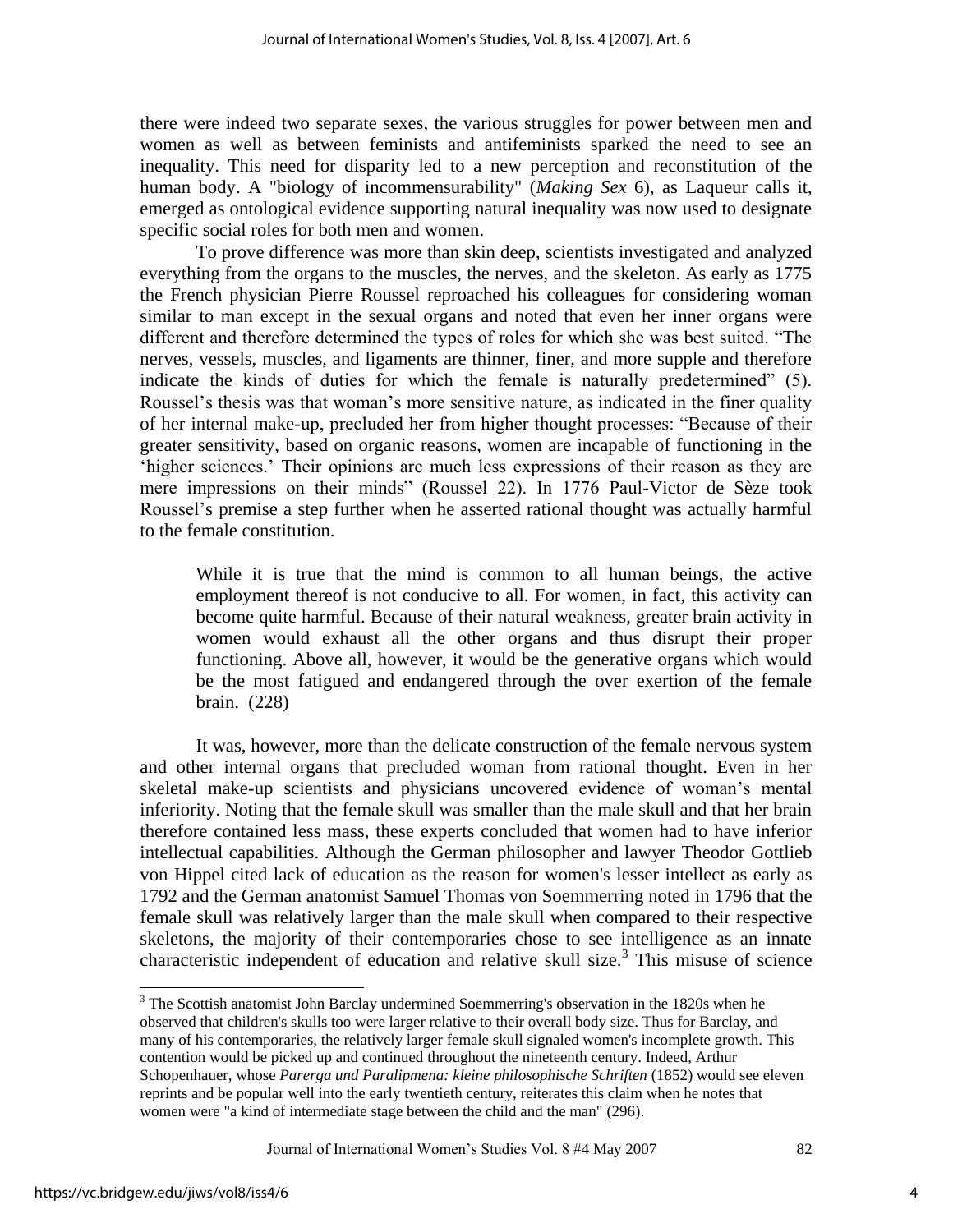not only buttressed arguments against women's participation in the public spheres (43), as Londa Schiebinger notes, but simultaneously also confined her to the private sphere by finding corporeal evidence for her domestic inclinations.

The French physician Pierre-Jean-Georges Cabanis pointed to woman"s weaker, more delicate constitution as indicative of her more passive nature. "[The] weakness of the muscles causes an instinctive disgust for violent exercise; it leads to amusements and . . . to sedentary occupations" (1:221). The German anatomist Jakob Fidelis Ackermann emphasized the same weakness and passivity in 1788 when he noted, "The female sex leads for the most part a sedentary lifestyle and does not occupy itself with such duties as would require sustained physical power and muscular strength. Moreover, her bones and muscles are weaker and her nerve pathways thinner" (146). The wideness of the female pelvis was also cited as proof of her complacent nature in that it supposedly hindered greater activity. "The movements of the female sex are additionally hampered by the wide placement of the hips, which makes her gait slow and ponderous" (Honegger  $158$ ).<sup>4</sup> Thus, the make-up of the female body not only predetermined a more passive lifestyle, but within this narrower sphere of activity, also destined woman for more domestic roles.

This search for difference did not stop with the physical body. As medicine and philosophy began to conflate in the eighteenth century, the soul now too became incorporated into this pursuit. As early as 1703 the German physician George Ernst Stahl wrote in his *Theorie medica vera* that the soul was indivisible from the body, responsible for movement and therefore life within the physical body. In 1754 the Swiss physician and university professor Albrecht von Haller wanted to prove that a force he surmised as the soul remained within the body even after death. In his experimentation with corporeal movements, he distinguished irritation (movements evoked through muscular reactions) from sensitivity (movements evoked through pain reactions) on living creatures. Once he was able to prove one cou1d evoke movement even out of dead bodies, it became scientifically easier to disprove a link between the physical world and a transcendental. For the French physician Julien LaMettrie this meant that morality was no longer something deigned by God, but rather found already within the physical body.

If all the abilities of the soul are dependent on the proper organization of the brain and the body as a whole, in other words, the soul is entwined within this organization, then what we have in the human body is a very enlightened machine. If this is the case, this machine (i.e. the human being) no longer needs a God to reveal the moral code, theologians or other virtuosos of salvation to enlighten it, nor those versed in metaphysics to teach ethics because good and bad is embodied directly within the corporeal material. (58)

Once physical reactions became categorized according to the sexes, with the female labelled as more sensitive (i.e. emotionally reactive) and the male as more physical (i.e. tending toward the more muscular reactions), it was only a matter of time before morality too was categorized in this manner. Where in 1703 Stahl had argued that sensitivity was itself an expression of the soul, in his 1775 work *Système physique et* 

Journal of International Women"s Studies Vol. 8 #4 May 2007 83

<sup>&</sup>lt;sup>4</sup> All translations are mine unless otherwise noted. I wish to give special thanks to my colleague, Geoffrey Koby, for his assistance with the German translations.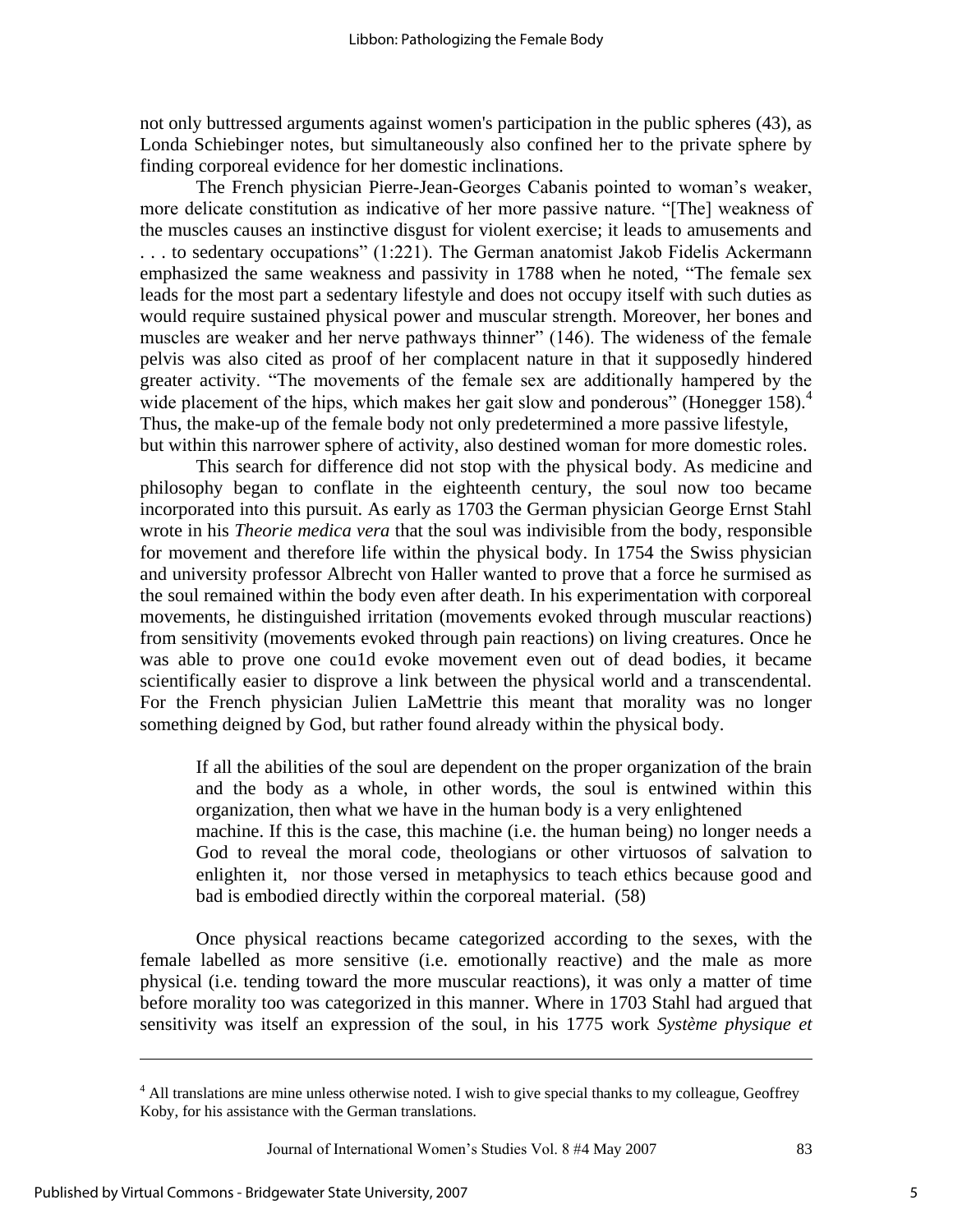*moral de la femme*<sup>5</sup> Roussel now argued that female sensitivity far surpassed male sensitivity--physically as well as morally. A quarter of a century later, the anatomist Jacques-Louis Moreau de la Sarthe, one of the founders of moral anthropology, reiterated that the sexes were not only different, they were "different in every conceivable respect of body and soul, in every physical and moral aspect" (15).

While it may appear ironic that woman was confined to the biological at the same time she was being raised to a higher level of moral sensitivity, this too was argued to have organic reasons. Anatomical discourses had not only construed woman as more passive, lethargic, and domestic, but now were pointing to her lack of sexual desire as well. Whereas woman's greater delicacy and sensitivity allowed her to be categorized as morally superior to men, this was because her sensual side was supposed to have become increasingly more suppressed as society progressed. In stressing the distinction between civilized and less-civilized populations, the English physician Elizabeth Blackwell asserted a decrease in sexual urges the more advanced a society became. "Beasts," she claimed in 1894, "have no mental component in their sexual relations; primitive people and the working classes have relatively little and are thus unchaste; civilized people have a dominant mental component and thus value chastity highly" (34). The physical sciences supported this notion that the sexual urges of the female were mental and not physical and indeed even more mental in nature than those of the male, who was already established as being more active and aggressive. Eighteenth century phrenologists regarded the cerebellum as the site of sexual instinct (Young 47-49). With an already smaller brain established, it followed that a smaller cerebellum indicated a lower sex drive. In addition, once spontaneous ovulation in some mammals was discovered, physicians drew a correlation between women"s menstruation and oestrus in animals. If women had any sexual desire at all, it biologically had to occur only during periods of fertility, i.e., when the woman was menstruating. With virtues and moral tendencies seen as separating civilized man from the animals as well as his own primitive past, scientists and physicians alike now correlated woman"s lack of sexual desire with her greater moral inclinations, which in turn were interpreted as a sign of increasing civilization. Many professional works such as John Millar"s *Origins of the Distinctions of Ranks* (1793) now defined woman as the moral barometer and the vanguard that improved society. As such, the behaviour of women was seen as the most reliable reflection of a civilized society.

Despite this alleged moral superiority, woman was still deemed inferior to man in all other respects. Where science had initially rejected the Galenic belief that the female was merely an inferior, inverted version of the male, its methods of empirical investigations now once again drew the same conclusions, albeit this time in a social versus corporeal respect. In 1808 the German surgeon Philip Franz von Walther refers to the male of the species as the positive and the original of which the female is merely a copy and a negative one at that and more importantly, the reverse or inverted (*umgekehrte*) version. "The masculine is something, in and of itself, purely positive in all its attributes . . . thus the original. The feminine is purely negative, existing only in contrast to and through the masculine . . . It is not just a difference of genitalia, instead, the feminine is in every respect the *inverted* masculine" (373-75) [emphasis mine]. By describing the woman as being a *negative* man, lacking all the qualities that made up the

Journal of International Women"s Studies Vol. 8 #4 May 2007 84

 $\overline{a}$ 

<sup>&</sup>lt;sup>5</sup> This treatise became the standard reference work used by anthropologists, psycho-physiologists, and gynecologists for years to come in both France and Germany (Honegger 143).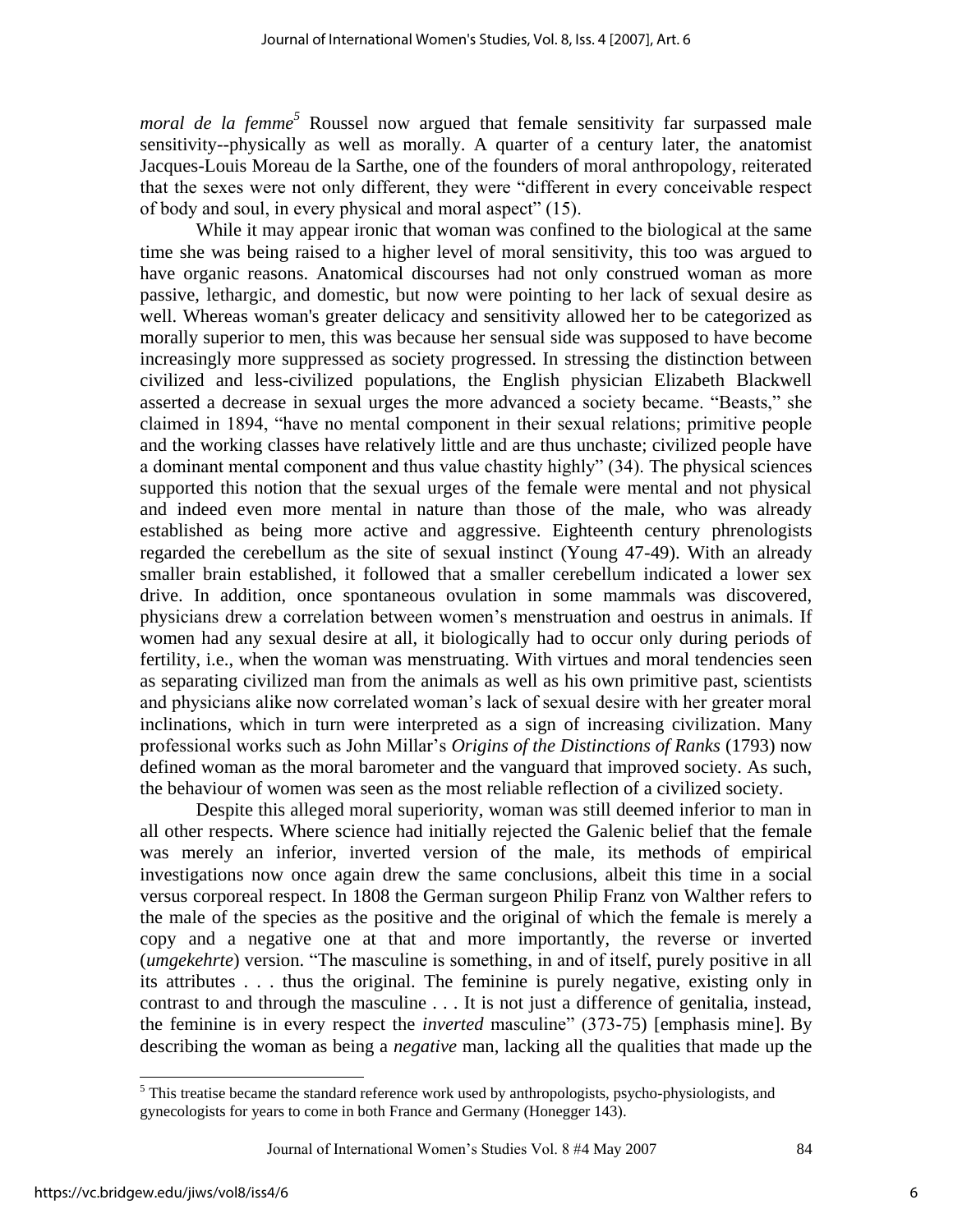"original," Walther reiterates a tone that would echo with increasing resonance as the nineteenth century unfolded. In 1822, the German physician and psychiatrist Johann Christian August Heinroth defines woman not just as man"s opposite, but in a more positive bend, as his necessary complement, something Jean Jacques Rousseau had already claimed as early as 1762. In contrast to Rousseau, however, who saw the male as able to live a full life without the female (*Emile* 1278),<sup>6</sup> Heinroth, believed each of the sexes required the other to reach a complete state of being. "The general natural concept of the sexes is antipodal duality . . . linked by a reciprocal determination, i.e., they mutually create and preserve each other and cannot exist without the other" (104). Several years later the German zoologist Karl Ernst von Baer defines this polarity more precisely by delineating the biological "facts" science had uncovered.

In man, the mind prevails—in woman, the emotions. The former takes pleasure in the production of thoughts, the latter in the mental reception of feelings. Man"s aspirations are directed outward towards a broader sphere; woman cares for the narrower circle of the family. Man's purpose is creative; woman's essence is conservative and protective. Knowledge and ideas guide the will of man; in the action of woman sentiment prevails over thinking and guides her though in a less clearly conscious manner. (513)

In 1830 the German physician J.J. Sachs takes this scientific analysis a step further to explain how physical complementarity leads to complementary social roles.

The male body expresses positive strength, sharpening male understanding and independence, and equipping men for life in the State, in the arts and sciences. The female body expresses womanly softness and feeling. The roomy pelvis determines women for motherhood. The weak, soft members and delicate skin are witness of woman"s narrower sphere of activity, of home-bodiness, and peaceful family life. (Qtd. in Schiebinger 69)

In 1840 the German anthropologist Carl Ludwig Michelet helps cement the idea of engendered social roles by recapitulating the different psychological proclivities of each sex that made them more suited to function in one particular social arena while precluding them from the other.

a. Woman leads more of an emotional life; . . . The inner order of the familial circle completely consumes the moral significance of woman. . . . Woman abandons herself to the impressions of the moment and lives in the enjoyment of an undivided unity with nature. Woman is the born enemy of the  $law \dots$ 

b. Man, in contrast, is validated only through that which he achieves as a part of the whole: and he judges himself and others only according to this. The sphere of his effectiveness is the State, because it is based on laws and general

<sup>&</sup>lt;sup>6</sup> When comparing men and women in *Emile*, Rousseau notes that "[m]en and women are made for each other, but their mutual dependence is not equal. Man is dependent on woman through his desires; woman is dependent on man through her desires and also through her needs. He could do without her better than she can do without him" (1278).

Journal of International Women"s Studies Vol. 8 #4 May 2007 85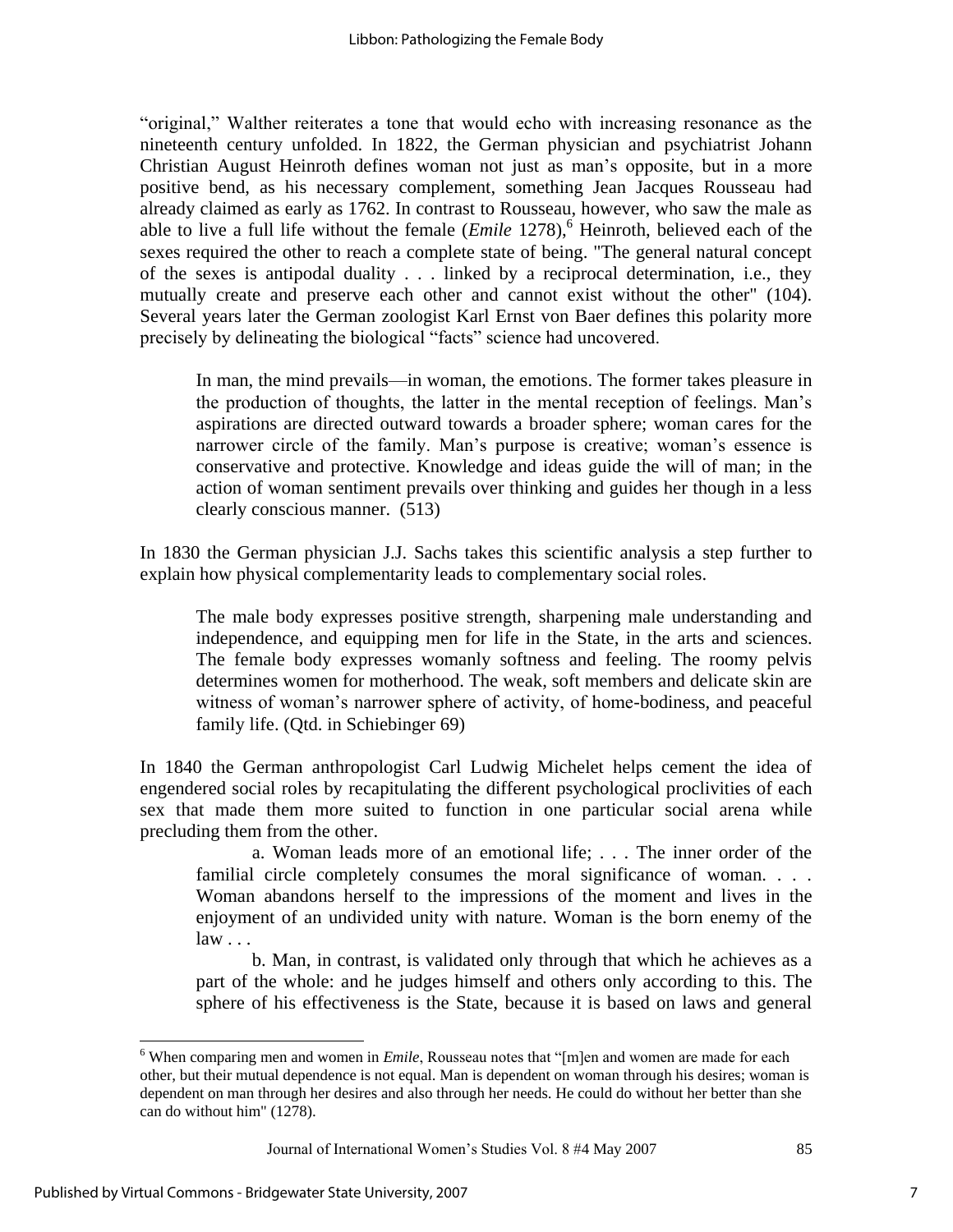principles. . . . The activity of thought, the productivity for the general welfare is accorded to the man exclusively. In art, in science, and in politics, he alone pioneers new trends and creates new forms. (126ff)

Woman had become not just the opposite of man, she had become his physical and psychological complement and as such was confined to particular roles within society- specifically, those to which her male counterpart was not confined.

## **The Pathological Sex**

In the course of the nineteenth century, this new designation of social roles based on scientific "evidence" of woman"s lesser intelligence and greater proclivity for domestic duties would be advanced with increasing urgency. In particular, this would occur the more vocal and adamant women became about rejecting these roles. Indeed, the ensuing tensions that would arise between the sexes as the century progressed were already being suggested in terminology that not only carried the concept of woman as man"s opposite, but as some of the above citations were already suggesting, as his opponent. For Walther, in 1808, woman has become the "*pure negative*" (374). In 1822, Heinroth describes the sexes as "*opposite/opposing Duality*" (104). By 1840, the terminology has become much sharper as Michelet now refers to woman as "*the born enemy of the law*" (126). And enemy is exactly how woman would come to be seen, especially the New Woman who would threaten not only the contemporary definitions of womanhood, but in so doing, destabilize those of manhood.

As the nineteenth century unfolded and women"s movements came increasingly to the fore, women began asserting themselves more openly. Their refusal to stay within "male-determined" boundaries rose at an alarming rate. Their questioning of male authority and status in social hierarchy too became more frequent. Woman was no longer the complacent companion whose sole purpose was to make man whole; instead, she had now become his adversary--competing with him for place and privilege. Even in the sexual arena, woman was rejecting the passive role for a more active one as she challenged the notion that the proper lady had no sexual impulses of her own. Once the dissatisfaction of women could no longer be repressed or denied, the medical community, and in particular the sexologists who were gaining prominence in the latter half of the century, now began discussing these recalcitrant women and in particular the New Woman in pathological terms. Most evolutionists, Bram Dijkstra observes, quickly identified feminists as a prime example of degeneration (213). As early as 1870, the American physician and university professor Nicholas Cooke was noting the harmful effects of feminism in *Satan in Society*. On the issue of women's rights he states, "She will become rapidly unsexed, and degraded from her present exalted position to the level of man, without his advantages; she will cease to be the gentle mother, and become the Amazonian brawler" (86). In his 1898 essay "On the Physiological Debility of Women," the German pathologist, Paul Möbius, argues that the development of intellectual capabilities in women would lead to sexual deviants: "If we wish to have women who fulfil their responsibilities as mothers, we cannot expect them to have a masculine brain. If it were possible for the feminine abilities to develop in a parallel fashion to those of a male, the organs of motherhood would shrivel, and we would have a hateful and useless hybrid creature on our hands" (14). Even the Swiss neurologist and psychiatrist August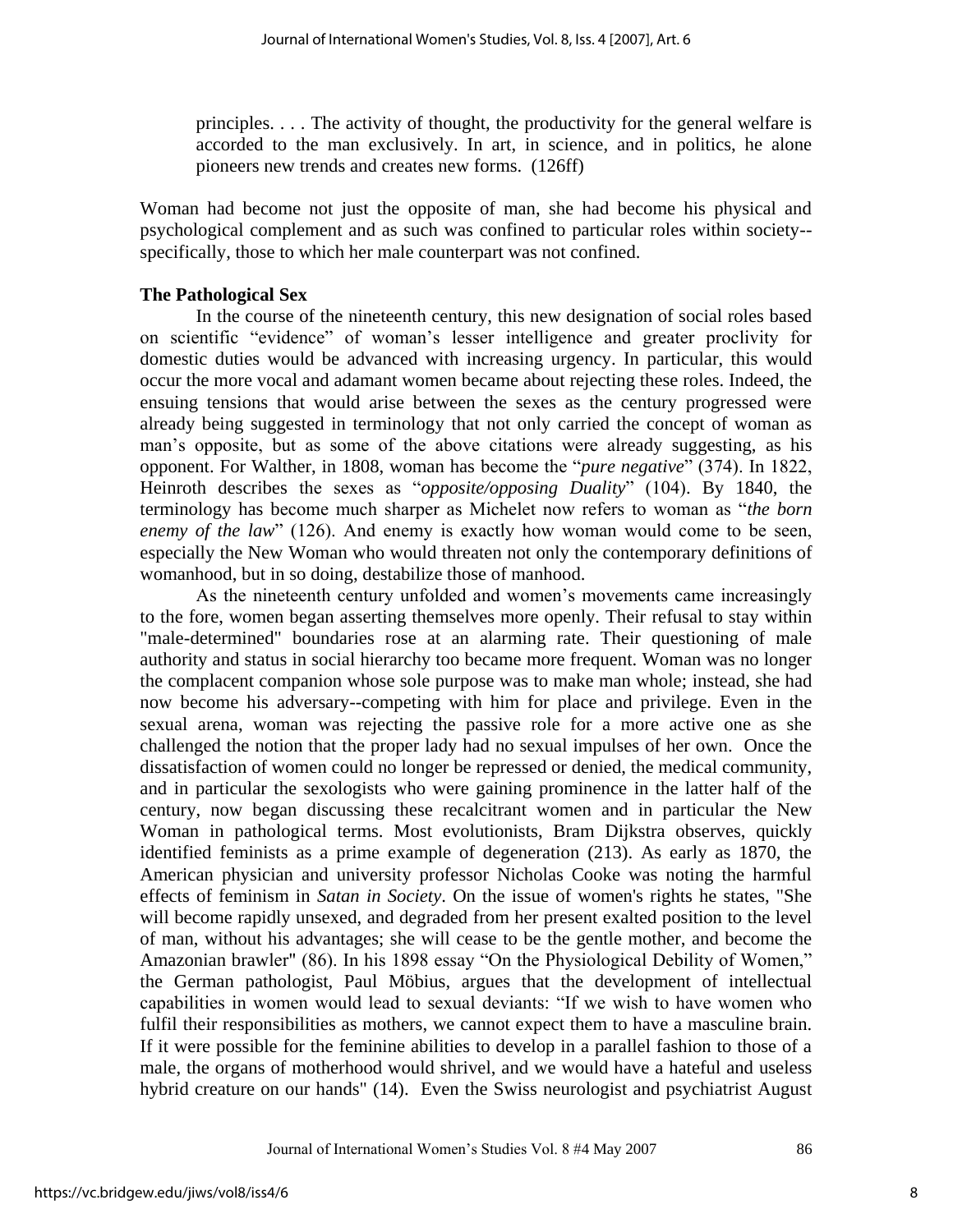Forel, who Dijkstra indicates was considered a moderate sexologist by many, warned against the degeneracy of feminism in *The Sexual Question*. 7 "The modern tendency of women to become pleasure-seekers, and to take a dislike to maternity, leads to degeneration of society. This is a grave social evil, which rapidly changes the qualities and power of expansion of the race, and which must be cured in time or the race affected by it will be supplanted by others" (137). Otto Weininger, perhaps the most (in)famous misogynist of the day, described the harm emancipated women could do to society as akin to the harm done by the mentally deficient or the criminal. "As children, imbeciles and criminals would be justly prevented from taking any part in public affairs even if they were numerically equal or in the majority; woman must in the same way be kept from having a share in anything which concerns the pubic welfare, as it is much to be feared that the mere effect of female influence would be harmful" (339).

Ironically, while the suffragette was seen as too masculine and therefore possessing atavistic characteristics indicative of degeneration, the sexually hyperactive woman was also seen as expressing a form of regression since the more advanced, civilized woman was believed to have lost most if not all sexual desires. Thus both "aberrations"—the virago and the nymphomaniac—were linked with degeneration and with disease. Richard von Krafft-Ebing, one of the most renowned sexologists of the period and a specialist in nervous disorders, did much to advance such ideas in his seminal work *Psychopathia Sexualis*.<sup>8</sup> "Woman," he states, "if physically and mentally normal, and properly educated, has but little sensual desire" (8). Those women who did have sexual drives, and worse yet, those with voracious appetites, suffered, according to Krafft-Ebing, from a pathological condition called hyperesthesia--an abnormally increased sex drive found in "degenerates infected with hereditary taint"  $(46-47)$ .

Another theory suggested that the very sexual woman, and in particular the autoerotic woman, would become increasingly "masculinized" the more she awakened her own sexual senses (Dijkstra 157). In their study *The Female Offender* (1893), the Italian phrenologists Cesare Lombroso and Guglielmo Ferrero too warned of this possibility, claiming woman "would become excessively erotic, weak in maternal feeling [and would, through] her love of violent exercise, her vices, and even her dress, increase her resemblance to the sterner sex" (187).

Along with the idea of physical disease came new theories of mental illness. In Krafft-Ebing's work, which did much to advance the study of sexual dysfunction, hysteria is an often-diagnosed malady responsible for a multitude of psychological and physical ailments. As an accompanying symptom of nymphomania, Krafft-Ebing defines hysteria as a disease of the sexual organs and "hyperaesthesia of the senses." For his part, Otto Weininger believed hysteria was a purely psychological affliction in that it was a reaction to woman"s unconscious desire to repress her true nature. It was, as he states, "the organic crisis of the organic untruthfulness of woman" (266). In sharp contrast to Krafft-Ebing and others who held the "normal" woman lacked sexual desires, Weininger

Journal of International Women"s Studies Vol. 8 #4 May 2007 87

<sup>7</sup>One of the first in-depth treatises on sexual hygiene, *The Sexual Question* was translated into sixteen languages.

<sup>8</sup> First published in 1886, *Psychopathia Sexualis* was so popular and in such high demand by experts and laymen alike that it was already in its twelfth edition by 1902.

<sup>9</sup>Claiming these nymphomaniacs were morally devoid of all powers of resistance, Krafft-Ebing asserts their pathologies often forced them to turn to prostitution in order to find satisfaction and relief (323).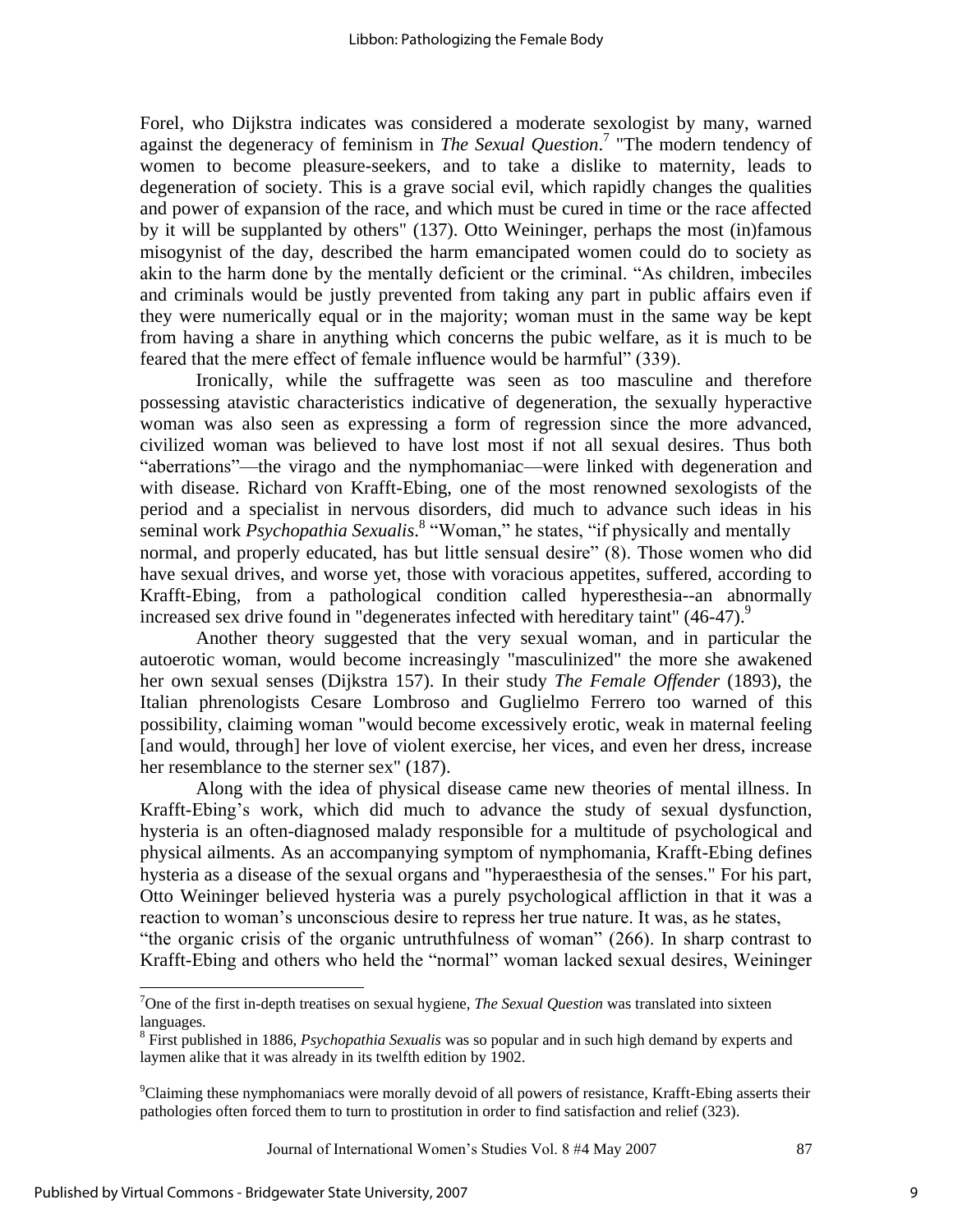saw the lewd, lustful, lascivious woman as the norm. Claiming the female was "completely occupied and content with sexual matters" (89), he describes her as "sexuality itself" (299). Woman, he states, was "essentially a phallus worshipper" (250). Continuing, he describes her as soulless, possessing neither ego nor individuality, personality nor freedom, character nor will (207). Lombroso and Ferrero express many of the same ideas when they allege that woman was "deficient in moral sense, and possessed of slight criminal tendencies" (263). Women were held to be like children, incapable of understanding or controlling their true natures. Consequently, Lombroso and Ferrero claimed that woman, like the child, did not have the reasoning ability to tell right from wrong and therefore had the same propensity for lies as did the child (182). These assertions are stated even stronger in Lombroso"s earlier work, *Criminal Man* (1876), where he categorizes woman not only with children, but also with the darker races, social deviants, and criminals.

 With Darwin's *On The Origin of Species* (1859) espousing ideas of evolution as well as ideas of devolution, the vast majority of antifeminists were able to give credence to their sexist and racist biases as they were now able to justify correlating woman with the "lower" races. Karl Vogt, perhaps the best known craniologist of the day, did much to advance such theories in his *Lectures on Man* (1864). Noting that Caucasian women, by virtue of their smaller skulls, were closer in nature to children and the lower races and thus inferior to the men of their own race, he claims:

The type of the female skull approaches, in many respects, that of the infant, and in a still greater degree that of the lower races; and with this is connected the remarkable circumstance, that the difference between the sexes, as regards the cranial cavity, increases with the development of the race, so that the male European excels much more the female than the Negro the Negress. (180)

Expressing the misogynistic perspectives so pervasive among late nineteenth century intellectuals, Vogt continues, "[w]e may be sure that, whenever we perceive an approach to the animal type, the female is nearer to it than the male" (180).

Increasingly, woman would be linked with the primal and the animalistic. For Möbius, woman was a feebleminded creature, who, "just like the animals, since time immemorial, has done nothing but ceaselessly repeat herself" (8). P.J. Proudhon, the French sociologist and journalist, saw in her the struggle between a civilized veneer and her true penchant for lewdness. Because nature had given her a "weaker ego," he maintains, "liberty and intelligence . . . struggle less fiercely in her against the animalistic tendencies" (44). For his part, Arthur Schopenhauer linked woman"s predilection for artifice to an animalistic instinct for survival.

They are dependent, not upon strength, but upon craft; and hence their instinctive capacity for cunning, and the ineradicable tendency to say what is not true. For as lions are provided with claws and teeth, and elephants and boars with tusks, bulls with horns, and cuttle fish with its clouds of inky fluid, so Nature has equipped woman, for her defence and protection, with the art of dissimulation . . . It is as natural for them to make use of it on every occasion as it is for those animals to employ their means of defence when they are attacked . . . (298-99)

Journal of International Women"s Studies Vol. 8 #4 May 2007 88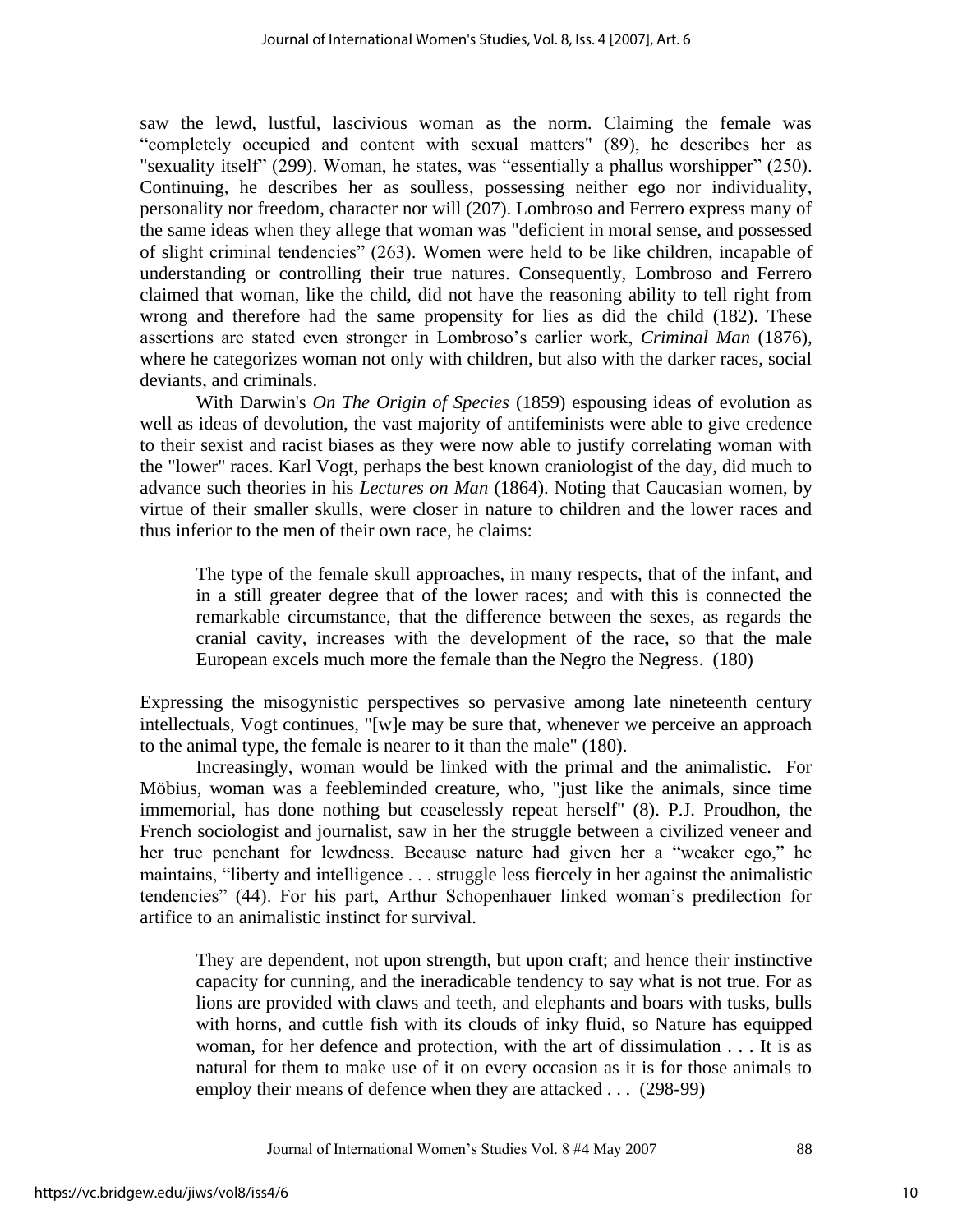Correlated as she now was to the beasts, men increasingly began to see woman as taking on a feral, predatory air. Indeed, Schopenhauer points out that woman"s true nature was "to look upon everything only as a means for conquering man"  $(301)$ .<sup>10</sup> As the embodiment of nature, and polyandrous predatory nature at that, Dijkstra notes that woman was now seen as the opponent of man and the world of ideas (236). The suffragette, who demanded the same rights as man, and the sexually active woman, who demanded the same pleasures as man were now defined as degenerate and harmful to society.

Concerned that the New Woman and other recalcitrant women would lead to society's downfall and the dissolution of the race, many scientists and physicians, adhering to a Baconian tradition that called for a virile science to conquer and control Mother nature, now sought to master human nature and woman's sexual nature in particular. Having labelled woman as intrinsically diseased and debauched, experts and laymen alike now took institutional measures to impede any further social or political disruption on her part. Under the guise of "curing" her of her ailments and moreover protecting society in the process, the unruly woman was now forced either into compulsory hospitalization, often with accompanying surgical mutilation, or incarceration. In both instances it was the woman who protested and rallied against male control and regulation of herself and her body who was locked away, sequestered from society, in an effort to compel her to return to a the silent, submissive role man had eked out for her.

Where science had aided in shifting man's perspective of the human body from a one-sex model to a two-sex model, and in the process had elevated woman from an inferior version of the male sex to a different but complementary sex, it was now being employed towards a more nefarious aim. Exploited to legitimize the inequality of the sexes and hence the continued suppression of woman, science, for all its assertions of being a neutral search for empirical truth, had proven itself not immune to the powers of socio-political interests and cultural influence. Any rise in status woman may have gained with the advent of the Enlightenment and the scientific revolution, any hopes for greater liberties that she may have fought for in the French Revolution, had all but vanished by the late-nineteenth century as men once again defined and confined her as the deviant monster Aristotle had described over two thousand years earlier.

Journal of International Women"s Studies Vol. 8 #4 May 2007 89

 $10$  How extreme Schopenhauer was in his misogynistic attitudes can be seen in his blaming women for the French Revolution and all consequent ills. "May it not be the case in France that the influence of women, which went on increasingly steadily from the time of Louis XIII, was to blame for that gradual corruption of the Court and Government, which brought about the Revolution of 1789, of which all subsequent disturbances have been the fruit?" (307).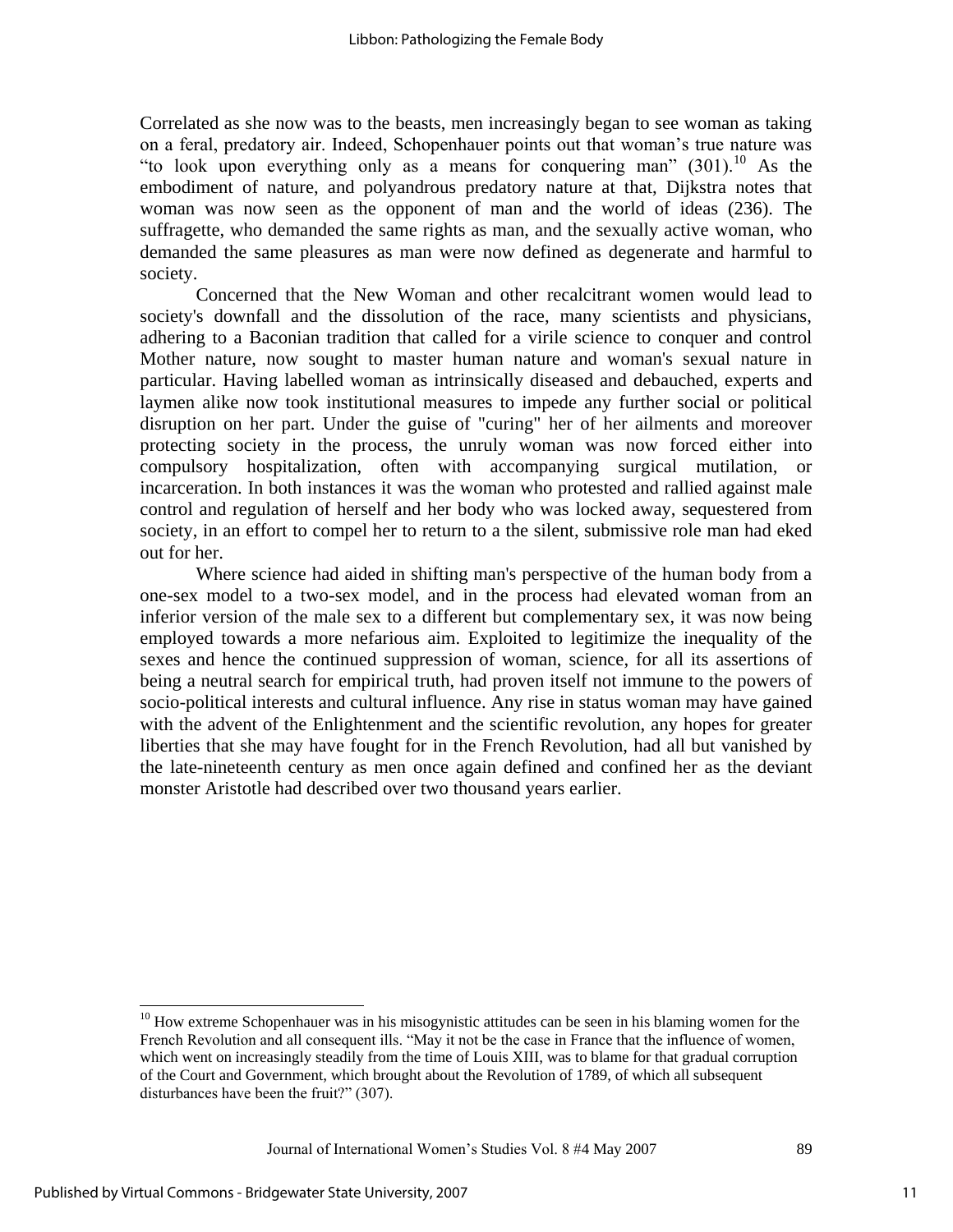## **Works Cited**

- Ackermann, Jakob Fidelis. *Über die körperliche Verschiedenheit des Mannes vom Weibe außer den Geschlechtstheilen*. Trans. Joseph Wenzel. Koblenz, 1788.
- Aristotle. "Generation of Animals." In *The Complete works of Aristotle*. Ed. and trans. Jonathan Barnes. 2 vols. Princeton: Princeton University Press, 1984.
- Badinter, Elisabeth. *XY: Die Identität des Mannes*. München: Piper, 1992.
- Baer, Karl Ernst von. "On the Genesis of the Ovum of Mammals and of Man." Trans. C.D. O"Malley. *Isis* 47 (1956): 117-53.
- Blackwell, Elizabeth. *The Human Element in Sex: Being a Medical Inquiry into the Relation of Sexual Physiology to Christian Moralists*. London: J. & A. Churchill, 1894.
- Cabanis, Pierre-Jean-Georges. *On the Relations Between the Physical and Moral Aspects of Man*. Trans. Margaret Duggan Saidi. Ed. George Mora. 2 vols. Baltimore: John Hopkins University Press, 1981.
- Cooke, Nicholas. *Satan in Society*. [1870] (by "A Physician"). Cincinnati: C.F. Vent, 1876.
- Darwin, Charles. *On The Origin of the Species*. Cambridge, Mass.: Harvard University Press. 1964.
- Dijkstra, Bram. *Idols of Perversity: Fantasies of Feminine Evil in Fin-de-Siecle Culture*. Oxford: Oxford University Press, 1986.
- Dimotrova, Snezhana. "Body." In *Men and Women in the Past: 19th and 20th Century*. Blagoevgrad, Bulgaria: Art Print Blagoevgrad, 2002.
- Farganis, Sondra. *The Social Reconstruction of the Feminine Character.* Totowa, NJ: Rowman & Littlefield. 1986.
- Feher, Michel. "Introduction." In *Fragments for a History of the Human Body: Zone 3***.**  Trans. Lydia Davis. Ed. Michel Feher at al. Cambridge: MIT Press, 1989. 11-17.
- Galen. *On Semen*. 2.1. 1821-33. Trans. Phillip De Lacy. Berlin: Akademie Verlag, 1992.
- ---. *On the Usefulness of the Parts of the Body*. Ed. and trans. Margaret May, 2 vols. Ithaca: Cornell University Press, 1968.
- Gallagher, Catherine, and Thomas Laqueur, eds., *The Making of the Modern Body: Sexuality and Society in the Nineteenth Century*. Berkeley: University of California Press, 1987. 1-41.
- Haller, Albrecht von. *Physiology: Being a Course of Lectures, Upon the Visceral Anatomy and Vital Oeconomy of Human Bodies*. Vol. 2. London: W. Innis & J. Richardson, 1754.
- Heinroth, Johann Christian August. *Lehrbuch der Anthropologie: Zum Behuf academischer Vorträge, und zum Privatstudium, nebst einem Anhang erlautender und beweisführender Aufsätze*. Leipzig: Vogel, 1822.
- Hilmes, Carola. *Die Femme Fatale: Ein Weiblichkeitstypus in der nachromantischen Literatur*. Stuttgart: J.B. Metzler, 1990.
- Hippel, Theodor Gottlieb von. *Über die bürgerliche Verbesserung der Weiber*. 1792. Detroit: Wayne State University Press. 1979.
- Holmes, Theodore. "Woman"s Body." *Michigan Quarterly Review*. 7. 4 (Fall 1968): 274- 75.
- Honegger, Claudia. *Die Ordnung der Geschlechter: Die Wissenschaften vom Menschen und das Weib 1750-1850*. Frankfurt a.M.: Campus, 1992.

Journal of International Women"s Studies Vol. 8 #4 May 2007 90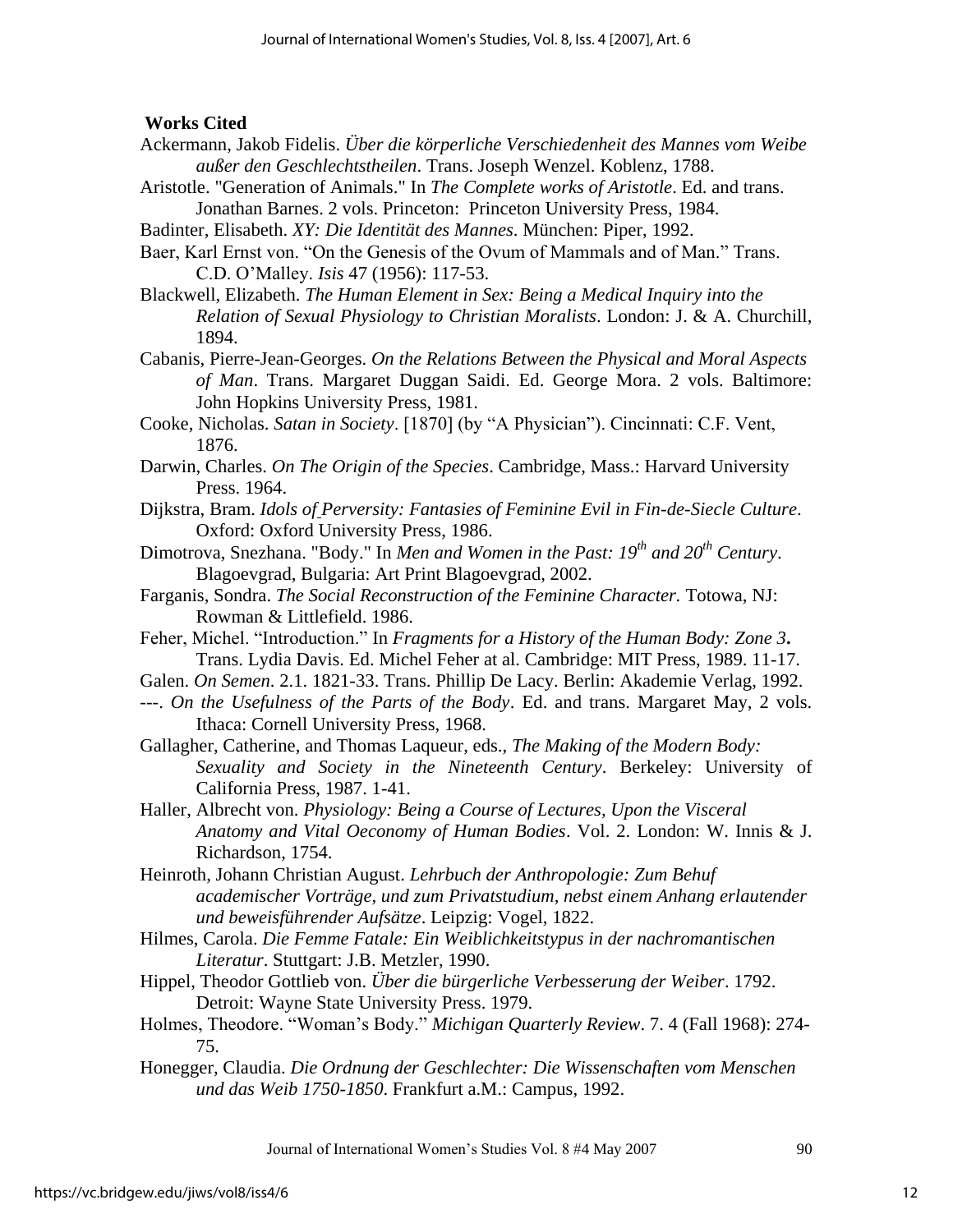- Krafft-Ebing, Richard von. *Psychopathia Sexualis: A Medico-Forensic Study*. 12th ed. Trans. Victor Robinson. New York: Pioneer, 1939.
- LaMettrie, Julien Offray. *Machine Man and Other Writings*. Trans. and ed. Ann Thomson. Cambridge: Cambridge University Press, 1996.
- Laqueur, Thomas. *Making Sex. Body and Gender from the Greeks to Freud*. Cambridge: Harvard University Press, 1990.
- ---. "Orgasm, Generation, and the Politics of Reproductive Biology." In *The Making of the Modern Body: Sexuality and Society in the Nineteenth Century*. Eds. Catherine Gallagher and Thomas Laqueur. Berkeley: University of California Press, 1987. 1-41.

Lombroso, Cesare. *Criminal Man*. [1876]. New York: G.P. Putnam, 1911.

- Lombroso, Cesare, and Guglielmo Ferrero. *The Female Offender*. [1893]. Intro. by W. Douglas Morrison. New York: Appleton, 1899.
- Michelet, Karl Ludwig. *Anthropologie und Psychologie; oder, Die Philosophie des subjektiven Geistes*. Berlin: Sander, 1840.
- Millar, John. *Origins of the Distinctions of Ranks*. Basel: J.J. Tourneisen, 1793.
- Möbius, Paul Julius. *Über den physiologischen Schwachsinn des Weibes*. 8th exp. ed. Halle: Carl Marholm, 1907.
- Moreau de la Sarthe, Jacques-Louis. *Histoire naturelle de la femme*. Vol. 1. Paris: L. Duprat, Letellier, 1803.
- Paré, Ambroise. *On Monsters and Marvels*. Ed. and trans. Janis L. Pallister. Chicago: Chicago University Press, 1982.
- Proudhon, P.J. *La Pornocratie, ou les Femmes dans les Temps Modernes*. [1858]. Paris: A. Lacroix, 1875.
- Rousseau, Jean Jacque. *Emile, ou l'education*. Trans. Grace Roosevelt. [http://projects.ilt.columbia.edu/pedagogies/rousseau/contents2.html]
- Roussel, Pierre. *Système physique et moral de la femme*. 1775. Paris: Vincent. 1786.
- Sachs, J.J. *Ärztliches Gemälde des weiblichen Lebens im gesunden und krankhaften Zustände aus physiologischem, intellektuellem und moralischem Standpunkt: Ein Lehrbuch für Deutschlands Frauen*. Berlin, 1830.

Schiebinger, Londa. "Skeletons in the Closet: The First Illustrations of the Female Skeleton in Eighteenth-Century Anatomy." In *The Making of the Modern Body Sexuality and Society in the Nineteenth Century*. Eds. Catherine Gallegher and Thomas Laqueur. Berkeley: University of California Press. 1987. 42-82.

- Schopenhauer, Arthur. "Of Women." In *The Will to Live: Selected Writings.* Ed. Richard Taylor. New York: Frederick Ungar, 1967.
- Sèze, Paul-Victor de. *Recherches phisiologiques et philosophiques sur la sensibilité ou la vie animale*. Paris: Prault, 1786.
- Soemmerring, Samuel Thomas von. *Vom Baue des menschlichen Körpers*. 1796. Frankfurt a.M., 1800.
- Stahl, Georg Ernst. *Theoria medica vera. Physiologiam et pathologiam. Halae: Literis Orphanotropher*, 1708.
- Vogt, Karl. *Lectures on Man: His Place in Creation, and in the History of the Earth*. Ed. James Hunt. London: Longman, Green, 1864.

Journal of International Women"s Studies Vol. 8 #4 May 2007 91